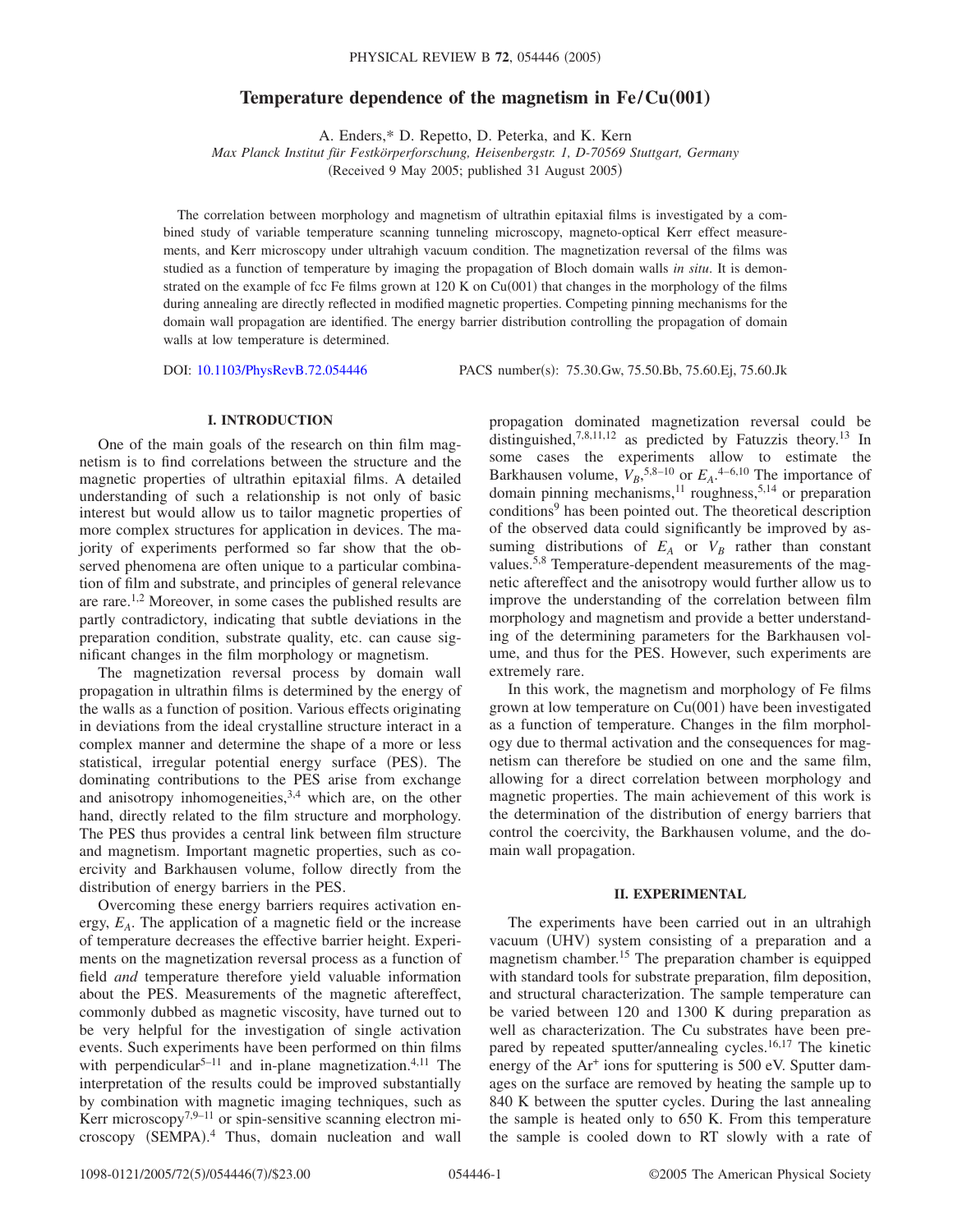$\sim$ 0.5 K/s. This procedure has been found to be the best way to maximize the terrace width.

Fe is evaporated from a rod with a purity of 99.99% by electron bombardment heating. The Fe ion flux is kept constant during deposition by adjusting the electron acceleration voltage. The evaporation rate of the source is typically 0.8 Å/min and calibrated by depositing on a microbalance just before and after every film preparation. Furthermore, the deposition rate is checked with STM. Thus, an accuracy of the film thickness better than 0.1 atomic layers is achieved. Magnetic investigations have been performed on films of constant thickness,  $t_F$ , as well as wedge-shaped films with the thickness varying from 0 up to 12 ML. The height and length of the wedges are determined by the evaporation rate and the speed by which the sample is moved with respect to a metal shutter placed between the sample and the Fe source.

For magnetic characterization, the sample is transferred *in situ* into the magnetism chamber. Here, an electromagnet with yoke as well as a pair of Helmholtz coils produce external magnetic fields of up to 0.15 T within the film plane and 50 mT perpendicular to the film plane. The magnetic properties presented in this work are investigated by integral and laterally resolved magneto-optical Kerr effect measurements (MOKE). The former is used to obtain magnetization loops of a sample area of 50  $\mu$ m<sup>2</sup>. Longitudinal and polar geometry is used for studying the magnetization within the film plane and perpendicular to the film surface. The Kerr microscope is based on a commercially available Jenapol polarization microscope. It allows direct imaging the magnetization state of the sample over an area of  $400 \mu m$  $\times$  300  $\mu$ m. For domain imaging the sample is placed directly in front of a strain-free quartz glass window with a flat bottom. Due to the shape of the window, a distance between sample surface and objective as small as 8 mm is possible. A lateral resolution of 0.5  $\mu$ m and optical magnification of 10 can be achieved. Images are read out by a computercontrolled CCD camera with an acquisition rate of 4 s/image. The advantage of the setup is that changes in the magnetization state can be observed *in situ* and directly during thermal treatment.

### **III. TEMPERATURE DEPENDENCE OF THE MAGNETIZATION AND THE REVERSAL PROCESS**

The magnetic properties of epitaxial Fe films grown at  $120$  K on Cu $(001)$  are in the focus of extensive research due to the appearance of interesting structural and magnetic phases in the limit of ultrathin films.16,18–22 Below the critical film thickness of  $t_{crit}$ =4.3 ML a spin reorientation transition (SRT) from in-plane to out-of-plane is observed. The presence of a perpendicular easy axis of magnetization is ascribed to the dominating surface anisotropy contribution arising at the film-vacuum interface,  $K_{f-vac}$ <sup>22</sup>

It has been shown previously that  $t_{crit}$  depends sensitively on the electronic interaction with adsorbates $22$  and on the sample temperature.<sup>23</sup> As an extension of the published work, in this paper we will focus on thermally induced structural changes and the consequences for the magnetism. Important information about the potential energy surface and its



FIG. 1. (a) Temperature dependence of the coercivity of 3 ML  $Fe/Cu(001)$  during the first and second annealing cycles after growth at 127 K. The Fe island size at 296 K  $(b)$  is significantly increased compared to 165 K (c).

relevance for the magnetic properties of the sample are deduced.

### **A. Correlation between film morphology and magnetic properties**

The microstructure of epitaxial films determines the energy of a domain wall,  $E(x)$ , at the position *x*. Local variations of the energy provide obstacles for the wall propagation and determine the coercive field,  $H_C$ , of a sample. More precisely,  $H_C$  is related to the maxima of the gradient of the PES,  $(dE/dx)_{max}$ , averaged over the entire sample,

$$
H_C \sim \sqrt{\left(\frac{dE}{dx}\right)_{max}^2}.\tag{1}
$$

The coercivity of a thin magnetic film is thus directly correlated with its potential energy surface, which in turn is dependent on the film morphology.

The temperature dependence of  $H_C$  of 3 ML Fe grown on Cu(001) at 120 K is shown in Fig. 1(a). The data  $(+)$  measured on the as-grown film during the first annealing to 300 K after growth are markedly different from the reversible temperature dependence  $(O)$  of  $H_C$  found for all subsequent annealing cycles. Clearly, annealing of the as-grown sample up to 250 K irreversibly increases  $H_C$ . After reaching this temperature, the coercivity follows reversibly the temperature dependence given by the dashed line.

The morphology of epitaxial Fe on  $Cu(001)$  has been investigated as a function of temperature after the growth at 120 K by variable temperature scanning tunneling microscopy (VT-STM). The STM images in Figs.  $1(b)$  and  $1(c)$ reveal changes in the morphology of 3 ML Fe grown at 120 K upon annealing. Clearly, the average island size of roughly 5 nm at 296 K (b) is significantly increased compared to the island size at  $165$  K in Fig.  $1(c)$ , which is less than 1 nm. A more detailed analysis of the images shows that the rms roughness of the films changes only little during annealing, in contrast to the island width.

The increase of the island diameter with temperature is irreversible and occurs only during the first annealing after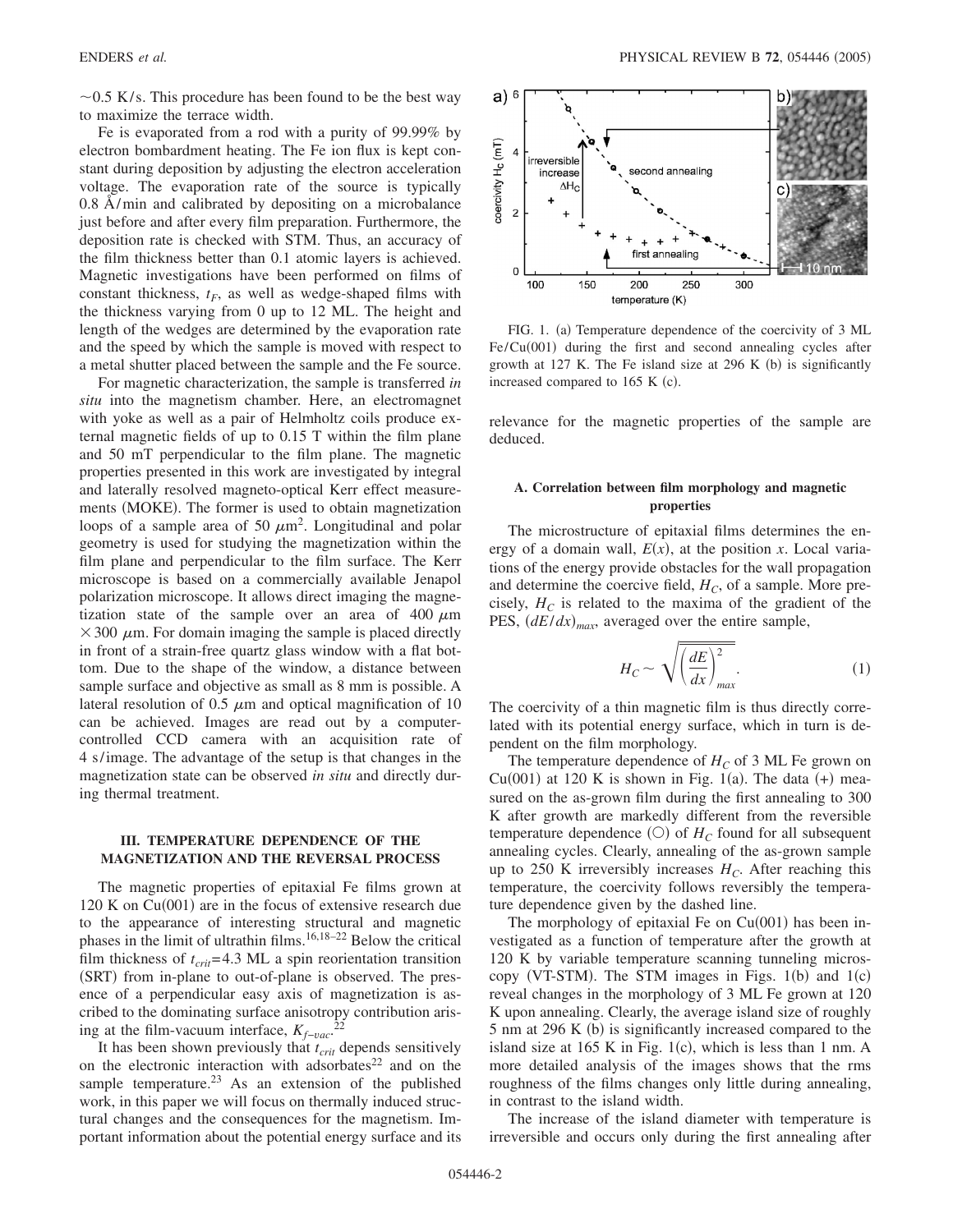the film growth. The islands reach the final size at 240 K. No further increase of the island size is observed for annealing up to 300 K. $^{23}$  It is therefore reasonable to attribute the irreversible increase of  $H_C$  to the thermally activated changes of the film morphology, i.e., the increase of the island size.

The islands introduce energy barriers for domain wall propagation due to exchange and anisotropy inhomogeneities.<sup>3</sup> The film morphology in Fig.  $1(b)$  can be used to estimate the wall exchange energy variation,  $\Delta \gamma$ , at the island sites. The variation of the film thickness,  $\Delta t_F$ =4.8 Å, results in  $\Delta \gamma = 1 \times 10^{-11}$  J/m. Besides this exchange effect, also the magnetic anisotropy energy and the strain varies with island size, further contributing to the energy barriers at the island sites.

The Bloch domain wall width can be estimated using the expression,  $\delta = \sqrt{At_F/K_S}$ . By inserting the film thickness,  $t_F$  $=$  5.4 Å(=3 ML),  $A = 2 \times 10^{-11}$  J/m, and  $K_S = 1.49$  mJ/m<sup>2</sup> the wall width of  $\delta = 6$  nm is obtained. The use of the bulk exchange stiffness *A* is a good approximation for films thicker than  $1$  ML; calculations for a bcc Fe $(110)$  layer indicate that *A* is somewhat increased only at the surface of thin films,  $24$  in contrast to pure 2D systems.<sup>25</sup> It now becomes clear that the increase of  $H_C$  is related to morphological changes during annealing. In the as-grown film the islands are considerably smaller than  $\delta$ . The wall therefore stretches over several islands and domain wall propagation is comparably easy. As the island width increases with temperature, eventually at 240 K the islands become comparable in size to the Bloch wall width,  $L \approx \delta$ . In this situation, the wall is being trapped between adjacent energy barriers. Higher external magnetic fields are necessary for wall displacement. Repeating the annealing cycle does not further change the island size, which explains that irreversible changes of  $H_C$  are only observed during the first annealing. The dependence of  $H_C(T_a)$  (dashed line,  $\sim T^{-1}$ ) is characteristic for a thermally activated overcoming of the energy barriers.

### **B. Magnetic aftereffect**

The results discussed in the previous section show clearly that the coercivity is determined by the distribution of energy barriers that mainly originate from the Fe islands. Detailed information about the potential energy surface in  $Fe/Cu(001)$  can be obtained by measuring the time dependence of the magnetization,  $M(t)$ , for fields  $H \leq H_c$  as a function of temperature.

MOKE hysteresis loops are recorded prior to the aftereffect measurement in order to determine  $H_C$ . A characteristic MOKE loop for  $3$  ML Fe/Cu(001) at 120 K is shown in Fig. 2. Typically, at  $H_C$  a magnetization somewhat smaller than the saturation magnetization,  $M<sub>S</sub>$ , is achieved. A saturation field of  $H_{sat} \sim 2H_C$  is required to achieve the fully saturated magnetization state, as reflected by characteristic tails in the hysteresis loop. The Kerr image in Fig. 2 reveals that domains of magnetization opposite to the field direction still exist at  $H_C$ . It will be shown in the following section that these domains, which are pinned to defects of the sample surface, are the result of the formation of energy-costly 360 deg domain walls.



FIG. 2. MOKE magnetization loop of 3 ML Fe/Cu(001) at 120 K. The fields relevant for the after-effect measurements are indicated. Inset: Kerr image taken at *H<sub>pre</sub>* showing nucleated domains. (Image size  $70 \times 70 \ \mu \text{m}^2$ .)

Prior to the measurement of  $M(t)$  the sample is brought into a well-defined initial magnetization state +**M** with domains of opposite magnetization −**M** already nucleated (analog to the domain state shown in the inset in Fig. 2). This is achieved by sweeping the external field from  $-H<sub>sat</sub>$  to the premagnetization field  $+H_{pre}$ , where  $+H_C \leq H_{pre} \leq +H_{sat}$ (step 1 in Fig. 2). At  $t=0$ , a negative field,  $-H_C < H < 0$  (step 2 in Fig. 2), is turned on and kept constant for the duration of the experiment. The evolution of the sample magnetization with time,  $M(t)$ , is recorded with MOKE. At the end of the experiment the field is increased above  $-H<sub>sat</sub>$  to achieve the saturated magnetization state as a reference.

The time-dependent MOKE signal measured on 3 ML Fe at 120 K is shown in Fig. 3(a). At  $t=0$ , an external field of  $H = -3.2$  mT=0.74 ×  $H_C$  was applied. The magnetization reverses from  $+M_{\infty}$  to  $-M_{\infty}$  as a function of time due to thermally activated domain wall propagation. As was shown in previous work,<sup>6</sup> the time dependence  $M(t)$  can be described by the following expression:



FIG. 3. Magnetic aftereffect of 3 ML Fe/Cu(001). (a), (b)  $T$  $=120 \text{ K}, H = -0.74 \times H_C$ ; (c),(d)  $T = 270 \text{ K}, H = -0.77 \times H_C$ .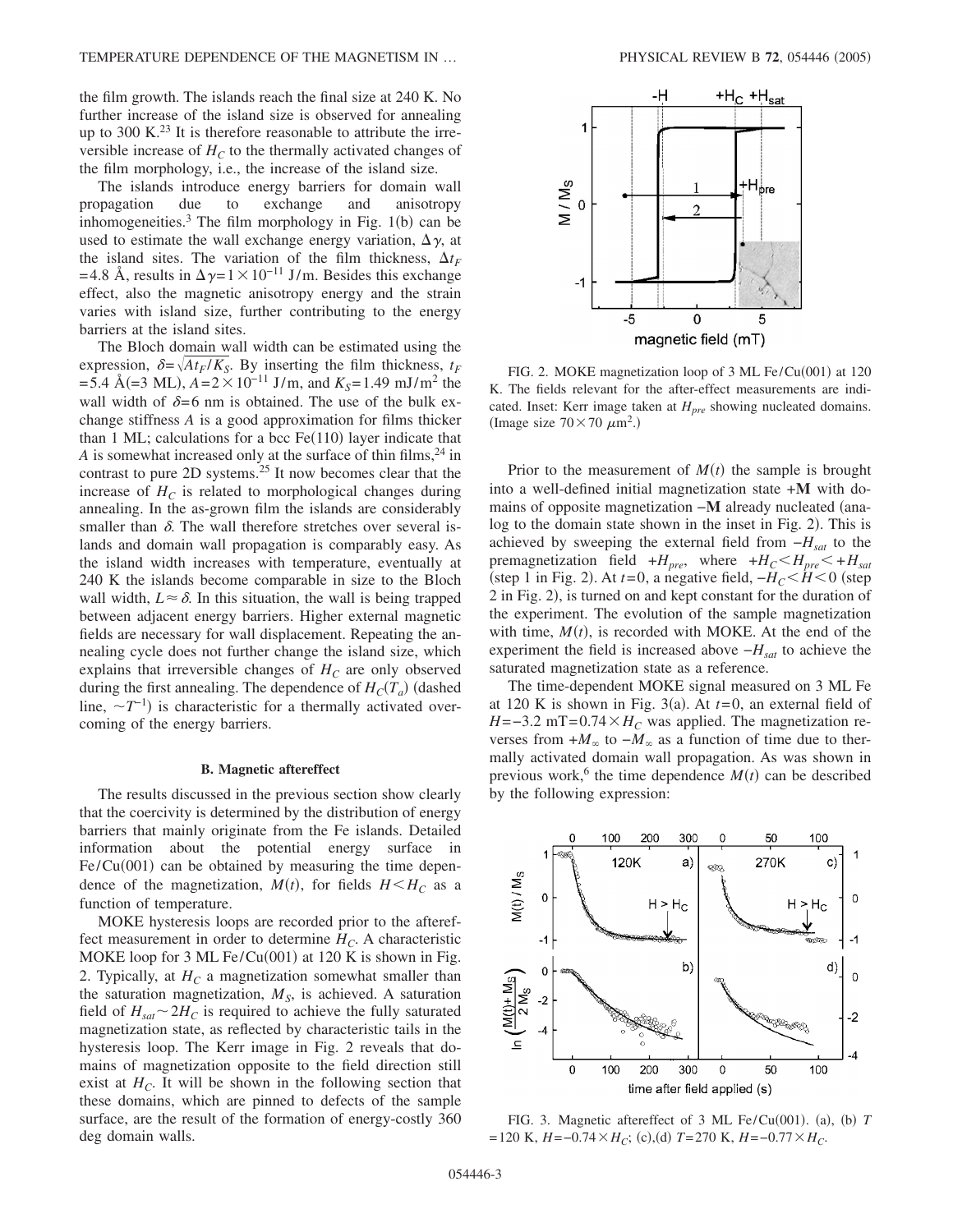

FIG. 4. Relaxation times as a function of temperature and external field, for  $3$  ML Fe/Cu(001) grown at 127 K.

$$
M(t) + M_{\infty} = 2M_{\infty} \exp\left(-\frac{t}{\tau}\right).
$$
 (2)

 $M_{\infty}$  refers to the equilibrium or anhysteretic magnetization, and of course depends to some extent on  $H_{pre}$ . The exact value for  $M_{\infty}$  is not known, but a reasonable approximation is given by  $M_{\infty} = M_S$ . The time constant  $\tau$  should follow an Arrhenius law,

$$
\tau = \tau_0 \exp\bigg(\frac{E_A}{k_B T}\bigg),\tag{3}
$$

and can be obtained from fitting  $M(t)$ . Experiments as in Fig. 3 were performed as a function of  $H$ , and the  $\tau$  was determined for each experiment. The obtained data for  $\ln \tau(H)$ , measured at 120 K, are plotted as a function of the field in Fig. 4 for selected temperatures. The data show linear dependence on *H*. The slope of the data in this representation is directly related to the activation energy,  $E_A$ ,

$$
\ln \tau = \ln \tau_0 + \frac{E_A}{k_B T},\tag{4}
$$

which has to be a function of the field if  $\ln \tau_0$  is assumed to be field independent,

$$
E_A = M_S V_B (H + H_P). \tag{5}
$$

This expression is valid for  $-H_P \leq H \leq 0$ . Here, the propagation field  $H<sub>p</sub>$  is introduced. It corresponds to the field needed to reverse *M* without any activation process, and reflects the local slope of the PES, as was thoroughly discussed in Ref. 6. Temperature-dependent measurements of  $M(t)$  should, in principle, yield  $H<sub>P</sub>$ , as will be discussed later in this paper.

The slope *m* of the fit to the data in Fig. 4 corresponds to

$$
m = \frac{M_S V_B}{k_B T},\tag{6}
$$

according to Eqs.  $(4)$  and  $(5)$ . It directly yields the Barkhausen volume,  $V_B$ . For two-dimensional systems, such



FIG. 5. Temperature dependence of the Barkhausen length,  $l_B$ , for Fe/Cu(001): 2 ML Fe grown at 127 K  $(\square)$ , 3 ML Fe grown at 127 K  $\left(\bullet\right)$ , 3 ML Fe grown at 300 K  $\left(\circ\right)$ .

as the monolayer thin films presented here, it is more appropriate to use the expression Barkhausen *length*, *l<sub>B</sub>*, rather than *volume*. The film thickness,  $t_F$ , is required for conversion,

$$
l_B = \sqrt{\frac{V_B}{t_F}}.\t(7)
$$

Following this recipe, a Barkhausen length of  $l_B=80$  nm is determined for the 3 ML Fe film on  $Cu(001)$  at 120 K.

Temperature-dependent measurements of the magnetic aftereffect are performed between 127 K and 300 K to obtain  $l_B$  as a function of temperature. Since the coercivity changes with temperature (see Fig. 1), smaller external fields are necessary to reverse the magnetization of the sample with increasing *T*. The  $M(t)$  recorded at 270 K is shown in Fig. 3(c). Here, at  $t=0$  the field  $H=-0.95$  mT= $0.77 \times H_C$  was applied. In analogy to the measurement at 120 K the magnetization reverses as a function of time. The main difference of this experiment compared to the measurement at 120 K is that  $M(t=\infty)$  remains significantly smaller than  $M<sub>S</sub>$  at the end of the experiment.

The  $l_B$  as a function of *T* is shown in Fig. 5 for 3 ML Fe grown at 127 K  $\left(\bullet\right)$ , 3 ML Fe grown at 300 K  $\left(\circ\right)$ , and 2 ML Fe grown at 127 K  $(\square)$ . The data show that (i) the Barkhausen length is clearly a function of temperature. We find for 3 ML Fe grown at 127 K an increase by a factor of 3, from  $l_B$ =80 nm at 120 K up to 240 nm at 296 K. The temperature dependence is fully reversible; after cooling the sample from  $T_A$ =300 K down to 127 K, the  $l_B$ =80 nm is again found  $(+)$ . (ii) As a tendency,  $l_B$  increases with film thickness. (iii) The preparation condition influences the  $l_B$ only little. The atomically flat, high-quality Fe films prepared at 300 K show a  $l_B$  only slightly larger than that of the rough Fe films grown at low temperature. On the first glance, these results seem to suggest that the Barkhausen length is not determined by the morphology of the film. On a closer look, rather avalanchelike switching over multiples of the Barkhausen length occurs after a single activation event,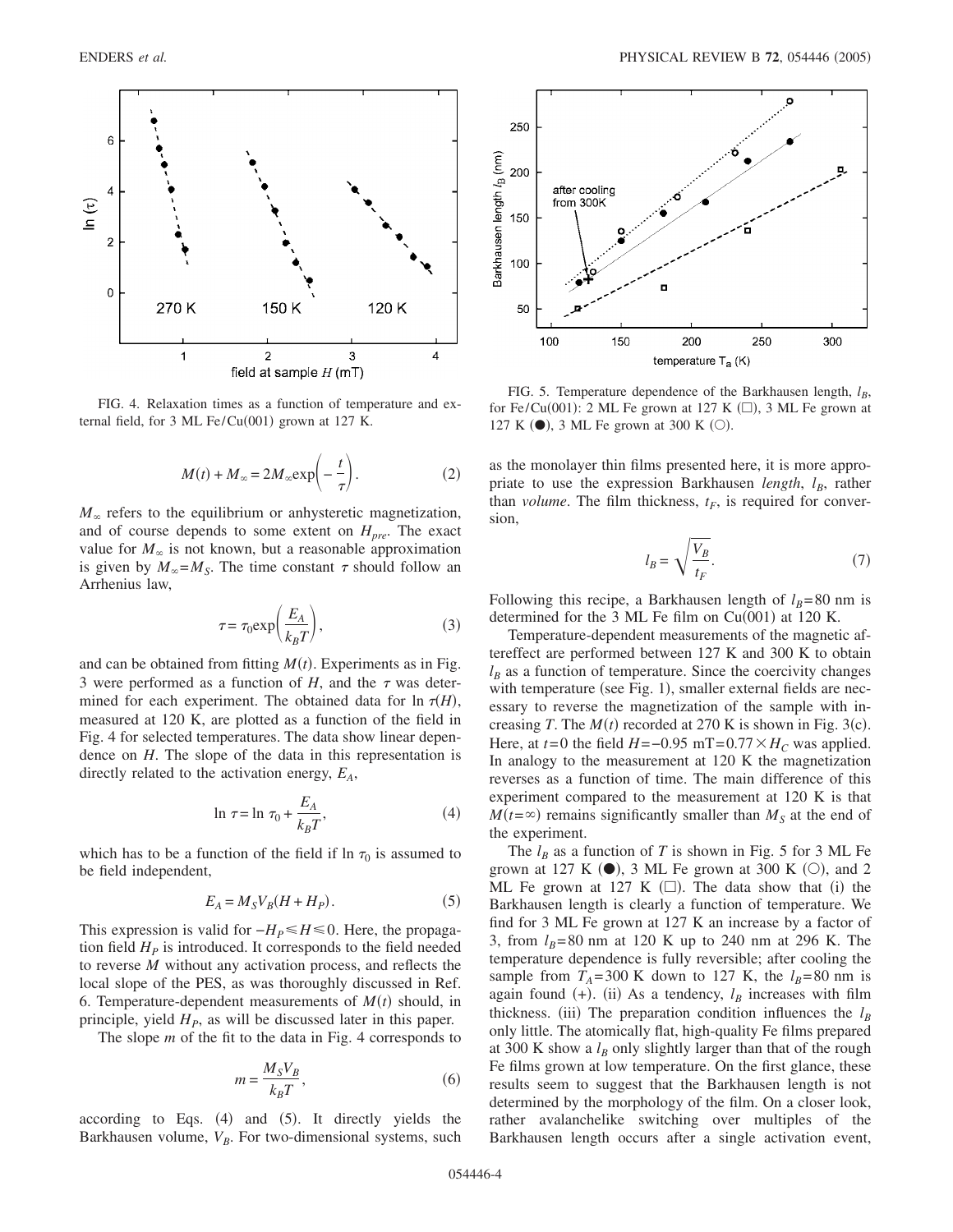

FIG. 6. Evolution of the magnetization of  $3$  ML Fe/Cu(001) after a magnetic field of *H*=−0.97 mT was applied at *t*=0 s. After 310 s narrow lines of original magnetization remain due to the formation of 360 deg walls preventing the fully saturated opposite magnetization state. Image size:  $400 \times 300 \ \mu \text{m}^2$ .

making the actually measured  $l_B$  insensitive to barriers on the atomic scale. This process will be discussed in the following section in more detail.

### **C. The magnetization reversal process**

Details about the magnetization reversal process are revealed by *in situ* Kerr microscopy. The sequence of Kerr images in Fig. 6 shows the propagation of magnetic domains in 3 ML Fe during a viscosity measurement at 131 K. The dark/bright contrast in the images corresponds to magnetic domains in the film with opposite magnetization along the film normal. The elapsed time after the external magnetic field was applied is indicated within the images. Already nucleated domains barely visible at *t*=0 s start to grow with time, until the magnetization is almost completely reversed. As adjacent Bloch walls approach each other they are unable to merge for a single domain state. This slows down and finally stops the reversal process. Small lines of initial magnetization of width  $d \approx 5$   $\mu$ m remain. These nonreversed areas are the result of the formation of 360° walls out of two adjacent 180° Bloch walls, as discussed by Bauer *et al.* for the case of  $Ni/Cu(001)$ .<sup>10</sup> The removal of these walls is energy costly. A field almost twice the coercivity is required to form a fully saturated single domain state, as concluded from the magnetization loop in Fig. 2.

The Kerr images clearly show that the magnetization reversal is a propagation-dominated process. The activation energy for domain nucleation is significantly larger than the activation energy for wall propagation.

For a more compact and informative presentation of the time evolution of the domain state, the sequence in Fig. 6 is reproduced in the color-coded chart in Fig.  $7(a)$ . The colors represent areas subsequently occupied by the domains of magnetization parallel to H at the indicated time interval. For a comparison, the magnetization reversal at  $131 \text{ K}$  (a) and  $291$  K (b) are shown. At low temperature the domain walls propagate continuously in all directions. The propagation velocity is determined by the in-plane anisotropy of the Fe, thus the domain shape reflects a four-fold symmetry after some time. The nucleation sites for the domains are determined by macropins on the surface.

The domain propagation changes completely at an elevated temperature [Fig. 7(b)]. Here, the four-fold in-plane



time elapsed after field applied (s)

FIG. 7. (Color) A comparison of the domain wall propagation in  $3 \text{ ML Fe/Cu}(001)$  within a constant field at 131 K (a) and 291 K (b). The evolution of the domain size with time is color coded. Image size:  $400 \times 300 \ \mu \text{m}^2$ .

anisotropy does not show up in the domain shape. More strikingly, the wall propagation is discontinuous. On many positions, such as those marked by arrows, the domain propagation comes to a halt and proceeds intermittently. The transition from continuous to discontinuous wall propagation indicates a change in the activation process due to competing pinning mechanisms predominant at different temperatures. As will be discussed in the following chapter, a simple theoretical description of the viscosity experiments is only possible for the continuous wall propagation at low temperatures.

### **IV. DISCUSSION**

The calculation of the activation energy,  $E_A$ , requires the intrinsic propagation field  $H_P$  [Eq.  $(5)$ ], which can be deduced from the field- and temperature-dependent measurement of the relaxation times,  $\tau$ , in Fig 4. The intercept  $y_0$  of each fit with the *y* axis at  $H=0$  is, according to Eqs. (4) and  $(5),$ 

$$
y_0 = \ln(\tau_0) + \frac{M_S V_B H_P}{k_B T}.
$$
 (8)

From the temperature dependence of  $y_0$ , a system of equations is obtained with  $H<sub>P</sub>$  as one solution. For Fe/Cu(001) in Fig. 4, the  $y_0$  turns out to be constant for all measurements, and thus independent of *T*. The slope, *m*, on the other hand, is clearly a function of *T*. A solution for  $H<sub>P</sub>$  other than  $H<sub>P</sub>$  $=0$  can therefore not be found. We conclude that the intrinsic propagation field itself changes with temperature. This proposed dependence,  $H<sub>P</sub>(T)$ , is independent of the film structure since identical values for  $m$  and  $y_0$  are found after repeated annealing cycles for one and the same film. Although the  $H_P$  cannot be calculated easily within this model, we can say that  $H<sub>P</sub>(T)$  has to depend inversely and reversibly on *T*.

To circumvent the difficulty of determining  $H<sub>P</sub>$  we consider relaxation times,  $\tau$ , rather than activation energies in the following. The relaxation times can be determined from the experiment directly and are equivalent to the activation energies, with the advantage that  $H_P$  and  $\tau_0$  are not required.

We use an approach introduced by Bruno *et al.* to obtain the distribution of  $\tau$  as a function of  $H$ <sup>5</sup>. Starting from Eq.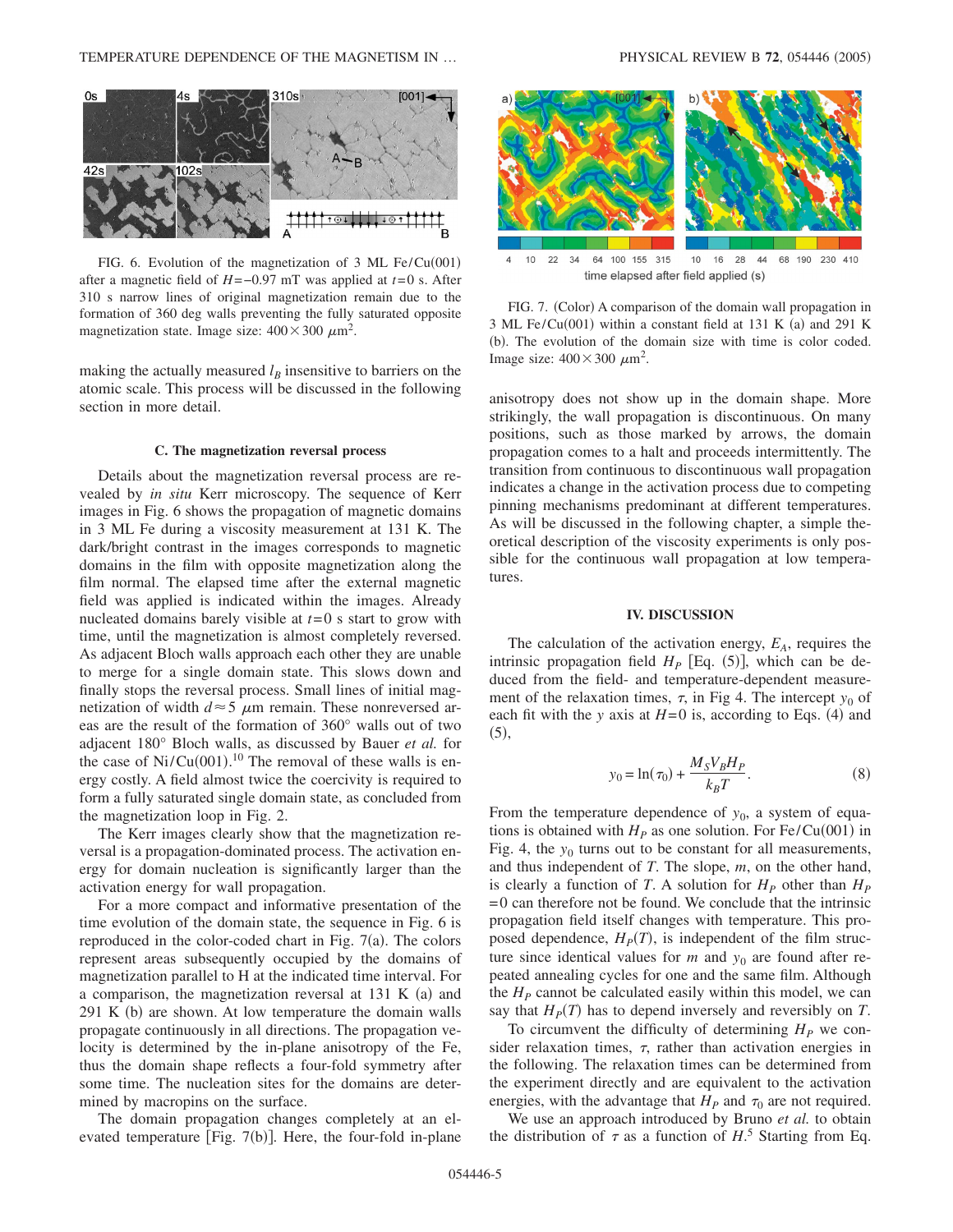

FIG. 8. Distribution of  $\tau$  for 3 ML Fe/Cu(001) at 120 K for different  $H/H_C$ .

 $(2)$ , the viscosity measurements in Figs. 3(a) and 3(c) are plotted as the logarithm of  $[M(t) + M_S]/2M_S$ . In such a presentation the data should depend linearly on *t* if there was no distribution of  $\tau$ . As can be seen in Figs. 3(b) and 3(d), this is clearly not the case here. The data are therefore approximated by assuming a Lorentz distribution of  $\tau$ ,

$$
\sigma(\tau) = \frac{\Gamma}{2\pi[(\tau - \tau^*)^2 + (\Gamma/2)^2]}.
$$
\n(9)

The  $\tau$  distribution of width  $\Gamma$  is centered around  $\tau^*$ . At time *t* the total magnetization of the sample that is exposed to the field  $H \leq H_C$  is the sum of the magnetization of all Barkhausen volumes with Lorentz-distributed  $\tau$ ,

$$
M(t) = 2M_{\infty} \int_0^{\infty} \sigma(\tau) \exp\left(-\frac{t}{\tau}\right) d\tau - M_{\infty}.
$$
 (10)

The resulting fit to the viscosity measurement at 120 K, shown in Figs. 3(a) and 3(b) as a solid line, is in fairly good agreement with the data. The distribution  $\sigma(\tau)$  determined from the data at 120 K as a function of field are shown in Fig. 8. The ratios  $H/H_C$  are indicated in the figure. One can see that the closer the applied field to  $H_C$ , the smaller the parameters  $\tau^*$  and  $\Gamma$  of the fitted distribution, and thus the smaller and sharper the energy barriers.

The model yields a good description of the viscosity at 120 K, but it fails to describe the measurements at higher sample temperatures: Although a satisfying fit to  $M(t)$  can be achieved [Fig.  $3(b)$ ], the same fit matches the data in the logarithmic presentation in (d) only in the early stage of the experiment. As time elapses the discrepancy between the data and the fit becomes significant.

The Kerr images in Fig. 7 visualize the difference between the magnetization reversal process at low and room temperature, and thus help to explain the failure of the model at higher temperatures. Clearly visible is the discontinuous domain propagation at 291 K versus the continuous wall propagation at 131 K. This qualitative change is interpreted as a change of the wall pinning mechanism with temperature. The sequence of Kerr images in Fig. 6 reveals that besides the micropins, which are intrinsic defects in the film correlated with its morphology, macropins also significantly influence the domain propagation. Such macropins are extrinsic defects spatially distributed on a  $10-50 \mu m$  scale and directly recognizable in the Kerr images.<sup>11</sup> They visibly act as pinning centers for the domains. As can be seen, these macropins provide insurmountable obstacles in the temperature range up to 300 K. The formation of bcc crystallites within the fcc Fe film during cycling of the temperature between 120 K and 300 K, as found by Biedermann *et al.*, <sup>26</sup> might add additional pinning centers.

We conclude that the dominating wall pinning mechanism changes with temperature. As a result, a transition from continuous to discontinuous wall propagation at  $\approx$ 250 K is observed, when micropins provided by the Fe islands become unimportant compared to the macropins. Such a change of the pinning is most likely the reason for the difficulty to determine the propagation field,  $H<sub>P</sub>$ , as described at the beginning of this section. More important, it explains the failure to apply the viscosity model over the full temperature range. The theoretical description of the data does not consider competing activation mechanisms and therefore works best at low temperatures, where the micropins govern the magnetization reversal.

Due to the difficulties in determining the intrinsic propagation field, the activation energy cannot be calculated directly within this work. However, a rough estimate for  $H<sub>p</sub>$ can be obtained by assuming  $H_P = H_C(T=0)$ . Extrapolation from Fig. 1 gives  $H_P \approx 36$  mT, resulting in  $E_A$  to  $\sim$ 1 eV. This value is comparable to the activation energy found for  $Ni/Cu(001)$  with  $E_A \approx 0.7 \text{ eV}$ ,<sup>10</sup> or for Au/Co/Au films, where  $E_A \sim 0.9 \text{ eV}^5$ . It is interesting to note that the activation energy is thus orders of magnitude larger than the thermal energy ( $\sim$ 10 meV) and the field energy ( $\sim$ 0.3  $\mu$ eV). The observed relaxation times, on the other hand, suggest that the ratio between the activation energy and the barrier height must be smaller than 1:10. This discrepancy shows that the model for the calculation of  $E_A$  provides only an upper limit. The result underlines the importance of the attempt frequency of a spin to overcome energy barriers, besides the barrier height itself, for the magnetization reversal process.

The reversible increase of the measured Barkhausen length is a result of the reduced effective barrier height at elevated temperatures. A domain wall overcomes ballistically many barriers once it is in motion after an activation event. The length of such a jump, of course, depends on *T*. The measured  $l_B$  is therefore much larger than the intrinsic Barkhausen length determined by the morphology. If the wall jump during such an avalanche is large versus the intrinsic Barkhausen length, changes in the film morphology during annealing influence the measured  $l_B$  only little, if at all. In this picture, rather the dominating role of the islands as energy barriers is supported instead of the substrate steps, as suggested previously.<sup>9</sup> Due to their comparatively large spacing, macropins are of no significance for  $l_B$  at any temperature.

### **V. CONCLUSION**

The experiments on ultrathin epitaxial Fe films grown on  $Cu(001)$  at 120 K show unambiguously that annealing causes